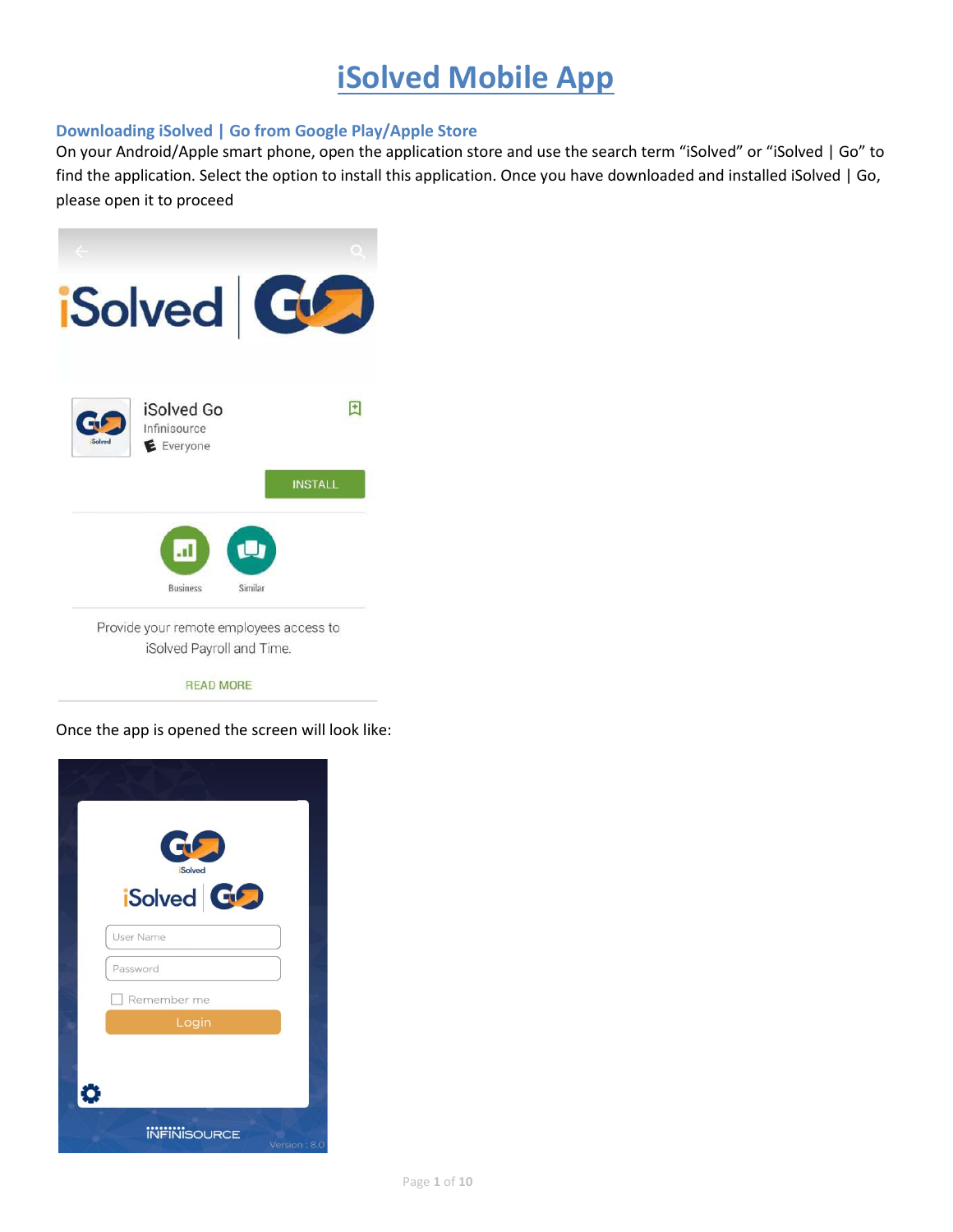#### Click on the wheel – Lower Left Corner



You will see a Global Configuration screen.

**Network Partner** – payrollexperts (all one word, all lowercase) **This only needs to be done the 1st time you are logging into the mobile app.**

Click save, you will be directed back to the login screen



| G<br><b>Solved</b><br>iSolved GD |  |
|----------------------------------|--|
| <b>User Name</b>                 |  |
| Password                         |  |
| Remember me                      |  |
| Login                            |  |
|                                  |  |
|                                  |  |

**Reset to Default**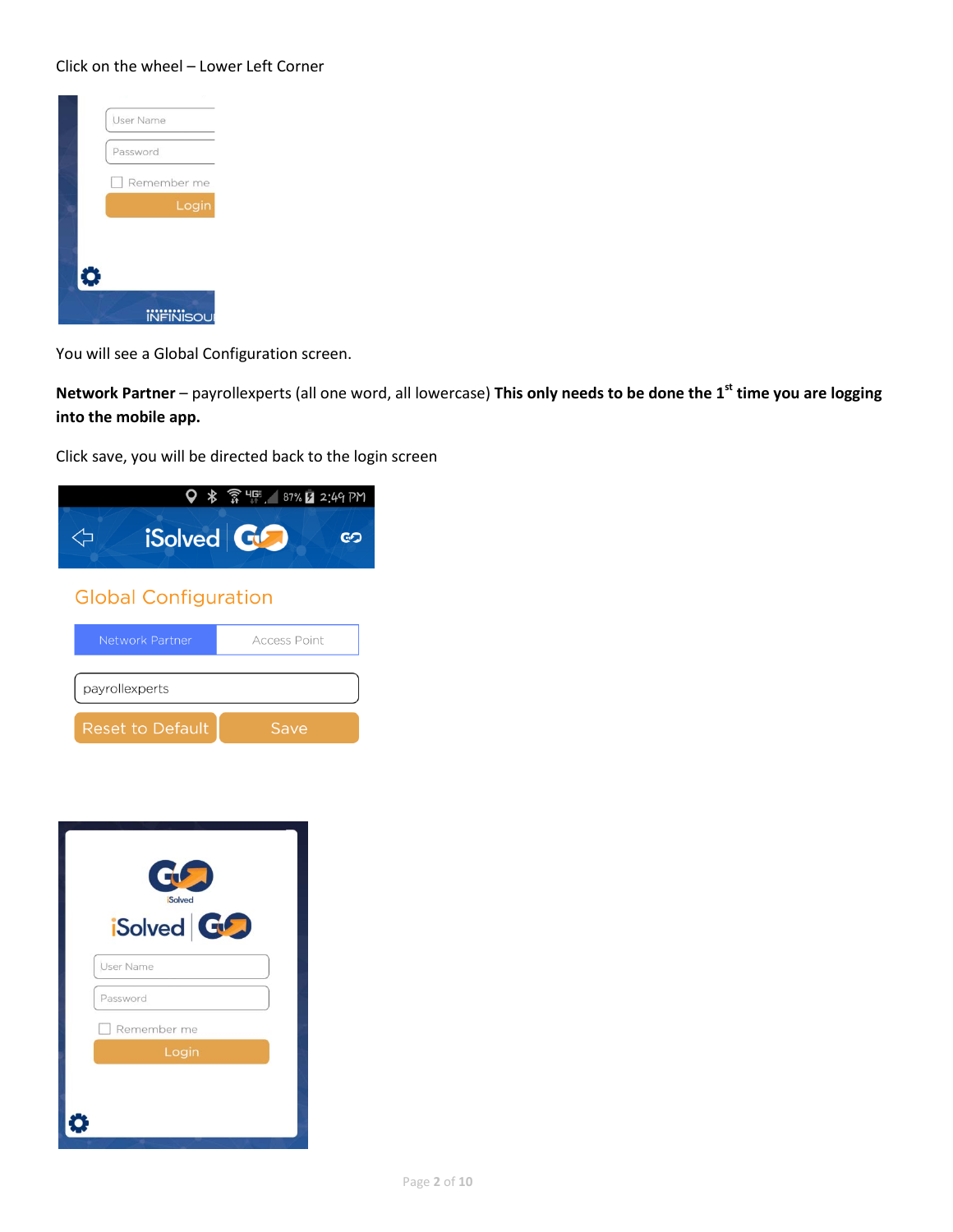- 1. Enter your iSolved user name in the **User Name** field. This is always your email address.
- 2. Enter your iSolved password in the **Password** field. (same password that you use for a computer)
- 3. Click on the **Login** button to log into the application.

The user name entered here can be remembered by the application by enabling the **Remember Me** option. Only the password will need to be entered to log into the iSolved | Go application. **Note:** If your phone uses a secured lock screen (with a PIN, pattern or fingerprint) the **Password** will be remembered as well.

## **iSolved | Go Overview**

Once you have successfully logged into the iSolved | Go application, you will need to select the program area that you wish to access.



The **iSolved HCM** area contains the following options:

- View Paystub
- Update My Information
- Change Tax Withholdings
- Time Off Balances
- Time Off Request

The **iSolved Time** area contains the following options:

- Time Card
- Mobile Punch
- **Settings**

At any time, you may click on the  $\overline{G}$  icon (located in the top left of the screen) to go back to the main menu. The icon (located in the top right of the screen) will log you out of the application. The following sections outline more detail on the different options in the **iSolved HCM** and **iSolved Time** areas.

## **iSolved | Time**

Once the **iSolved Time** icon is selected, your name and current date/time will be displayed on the left-hand side of the screen. From this menu, the following areas can be selected:

- **Time Card:** Allows you to view your Time Card.
- **Mobile Punch:** Allows you to punch in/out using the iSolved | Go Interface.
- **Settings:** Allows you to enable or disable iSolved | Go Time fields and features.
- **Logout:** Logs you out of the mobile interface.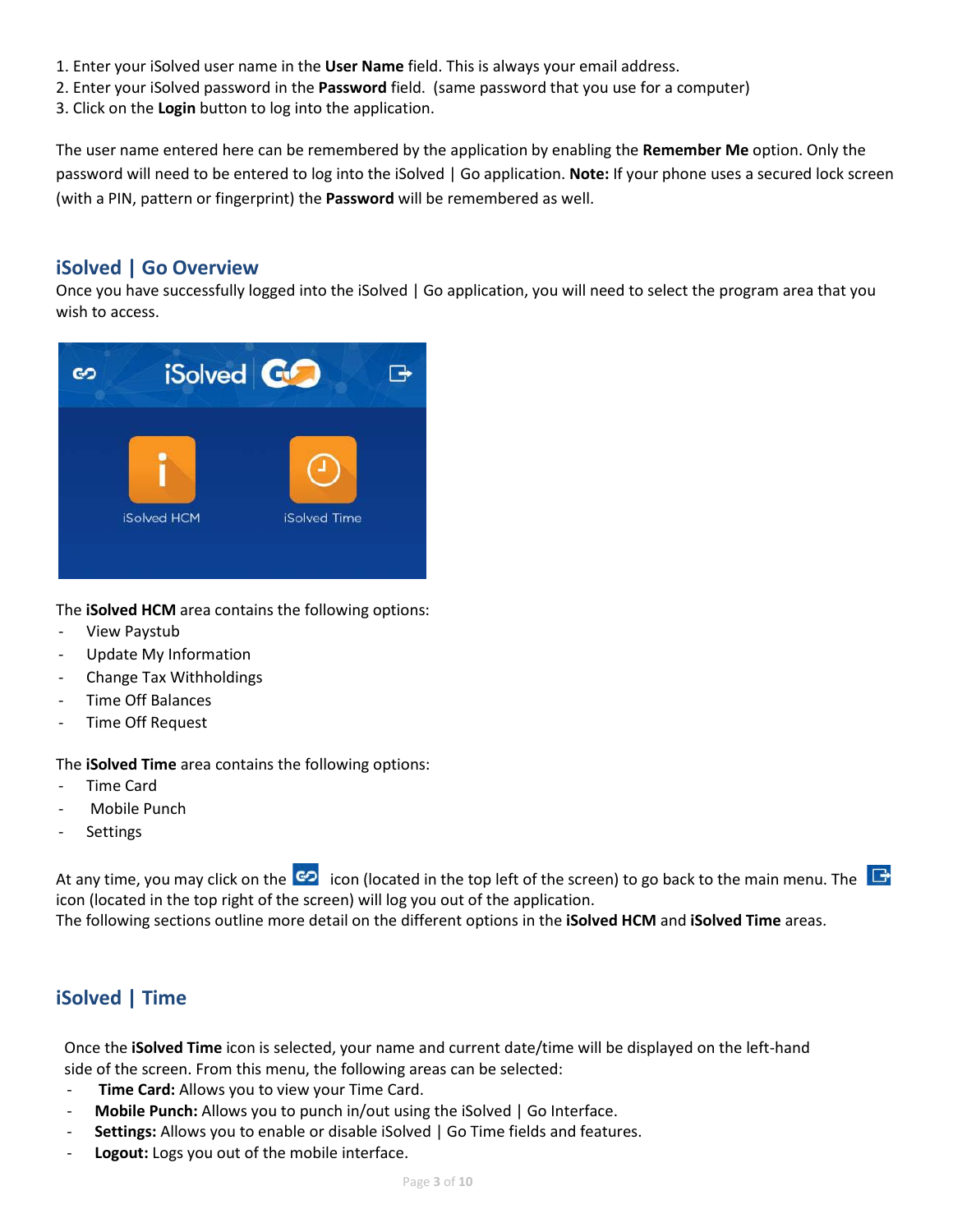

#### **Time Card**

The **Time Card** screen has three views: "Pay Period," "Weekly" and "Daily. *Pay Period View*  Use the forward and back buttons to either side of the displayed month and year to browse through the calendar.

A dot appears next to any date on which Time Card punches exist. The selected pay period dates are displayed below the calendar.

- A blue dot indicates normal hours on your Time Card or that date.
- A red dot indicates a Time Entry Error.
- A green dot indicates a Holiday.
- A grey dot indicates PTO (Absence).

Dots are only displayed on the currently selected Pay Period.

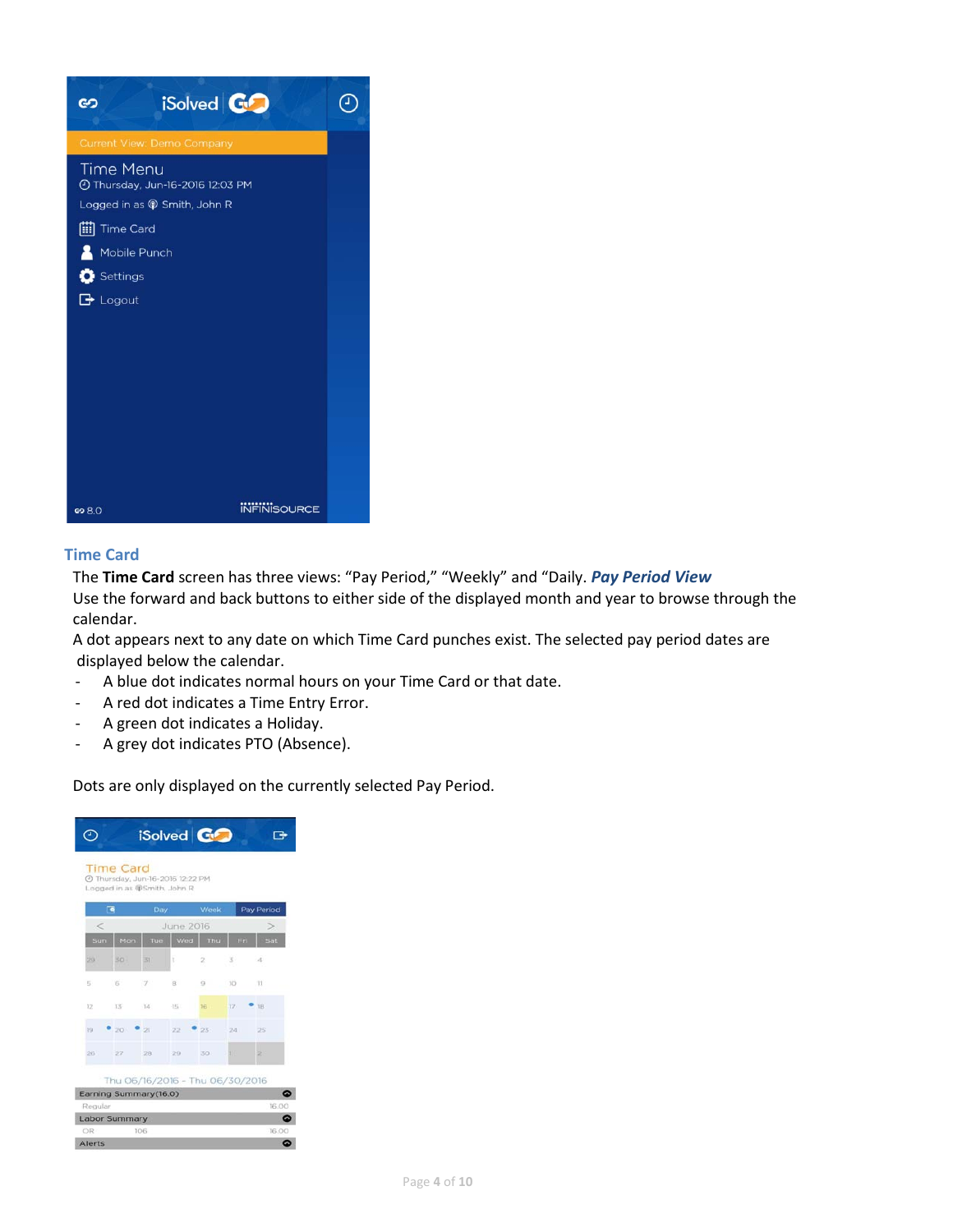#### *Weekly View*

A table is displayed for each day of the selected week. The displayed week dates are shown below the tables. Use the forward and back icons to browse through the calendar. Punched time is highlighted in blue at the appropriate times on the table for each day.



#### *Daily View*

The selected date is displayed in orange. Press the forward or back buttons to browse through dates. The **In** and **Out** punch times for the day are displayed, as well as punch **Type** and total number of **Hours**.



#### **Mobile Punch**

Use the following steps to create a punch using the iSolved | Go interface.

1. Select the **Mobile Punch** option in the **Time Menu**.

2. Enter the different punch parameters that you require.

If you are punching to your home department and / or primary job code then no changes are necessary (the Department and Job will default)

3. CLICK Save

**\*\*Home Health punches will need to be IN/OUT –** The system will register 1 Unit for each In/Out punch, but there MUST be both the IN/Out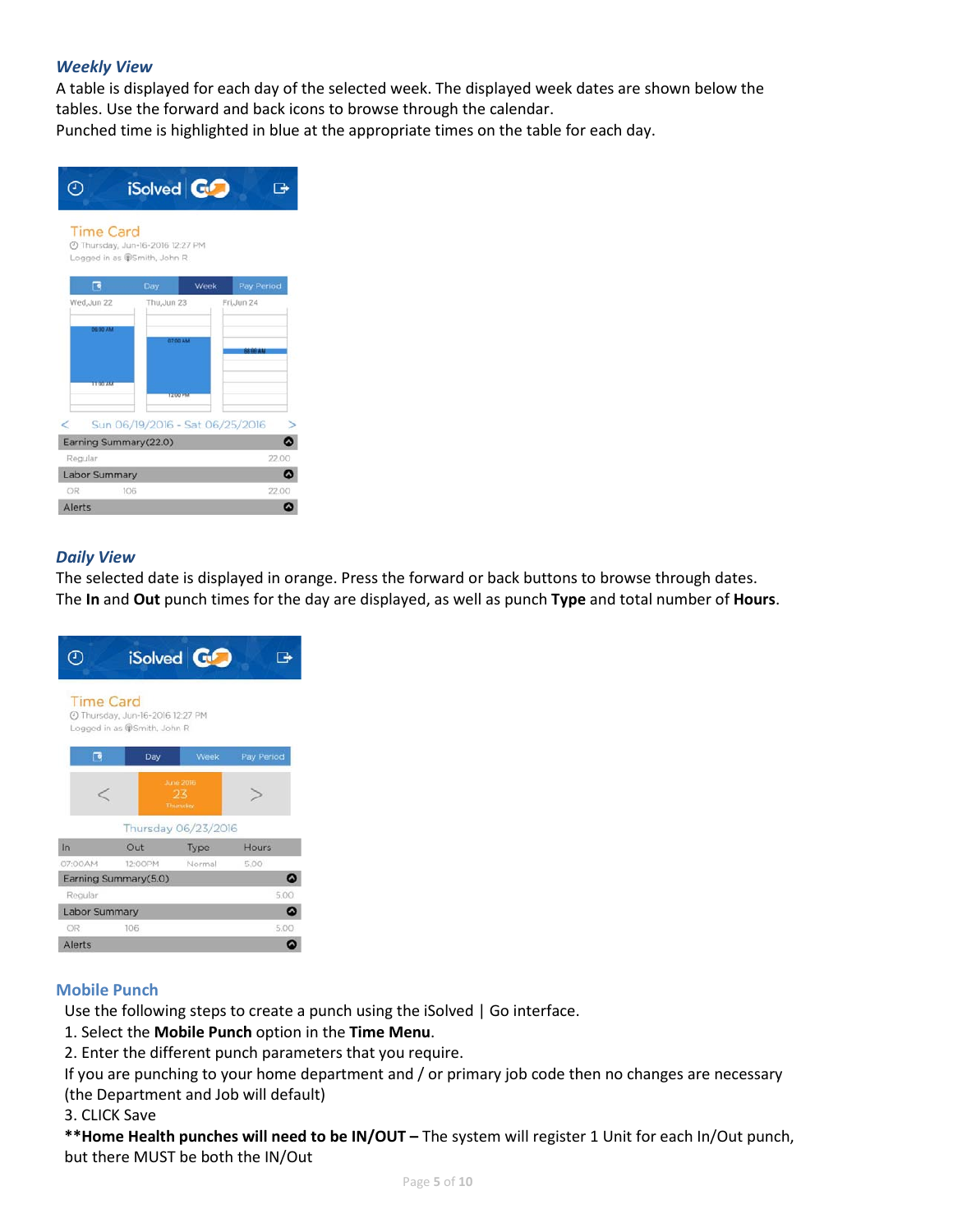| $e^{\frac{1}{2}}$ | Normal     |  |
|-------------------|------------|--|
| ۰.                | Auto       |  |
| ê.                | Department |  |
| Í                 | Location   |  |
|                   | LG3        |  |

You will be asked if you want to save punch – Click Yes

| iSolved                                 |     |
|-----------------------------------------|-----|
| Are you sure you want to save<br>punch? |     |
| No                                      | Yes |

4. A screen appears displaying the details of the punch that you just submitted. 5. Click on the **Finish** icon to return to the Time menu.



Page **6** of **10**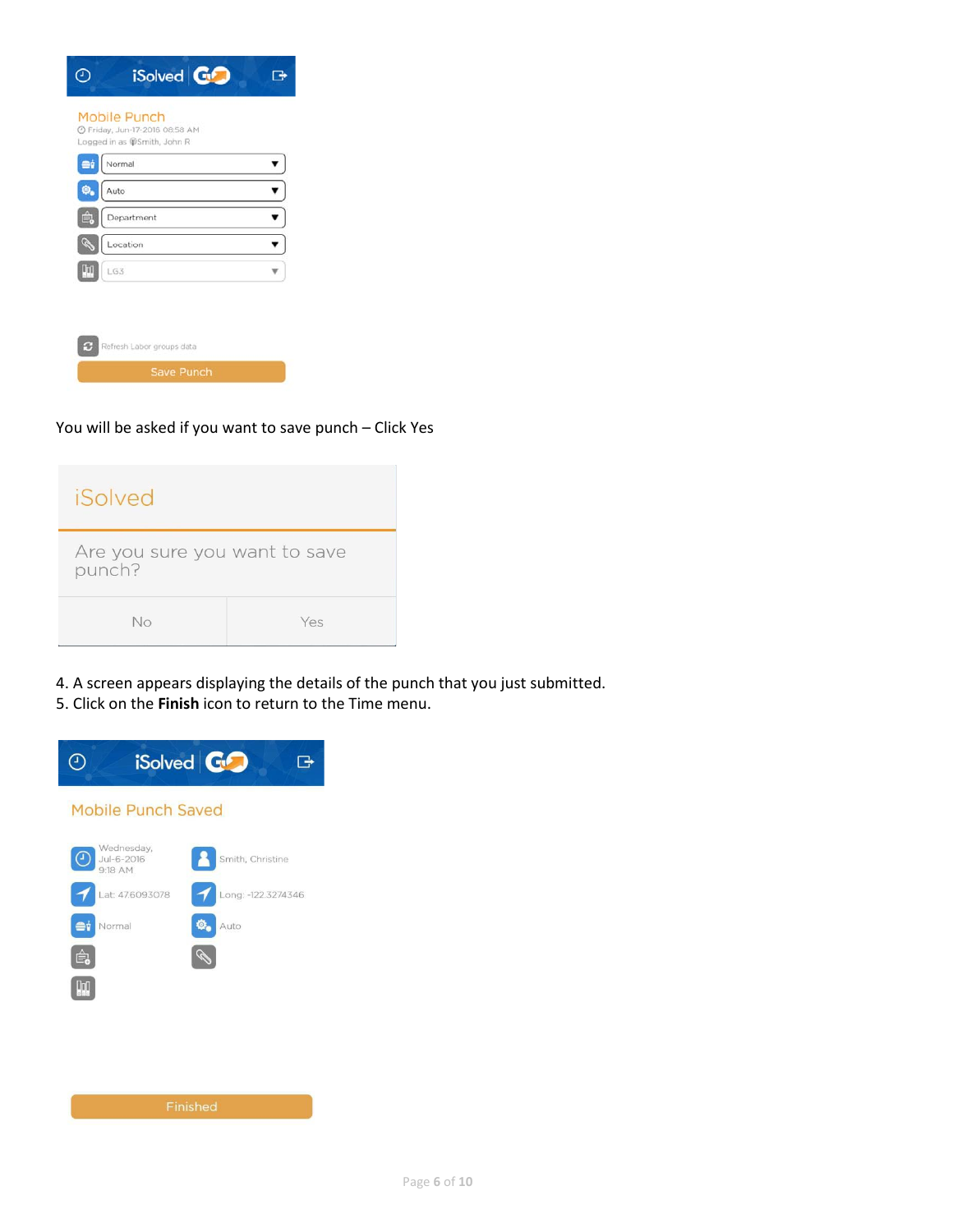# **iSolved | HCM**

Once you have logged into iSolved HCM, your name and current date/time will be displayed on the upper left hand side of the screen.

From this menu, the following areas can be selected:

- View Paystub
- Update My Information
- Change Tax Withholdings
- Time Off Balances
- Time Off Requests



#### **View Paystub**

Select the desired **Paydate** from the drop-down menu.

By clicking on the button using a finger, the details under each section of the **Paystub Summary** screen can be viewed. The **Finished** button returns you to the **iSolved HCM** menu.

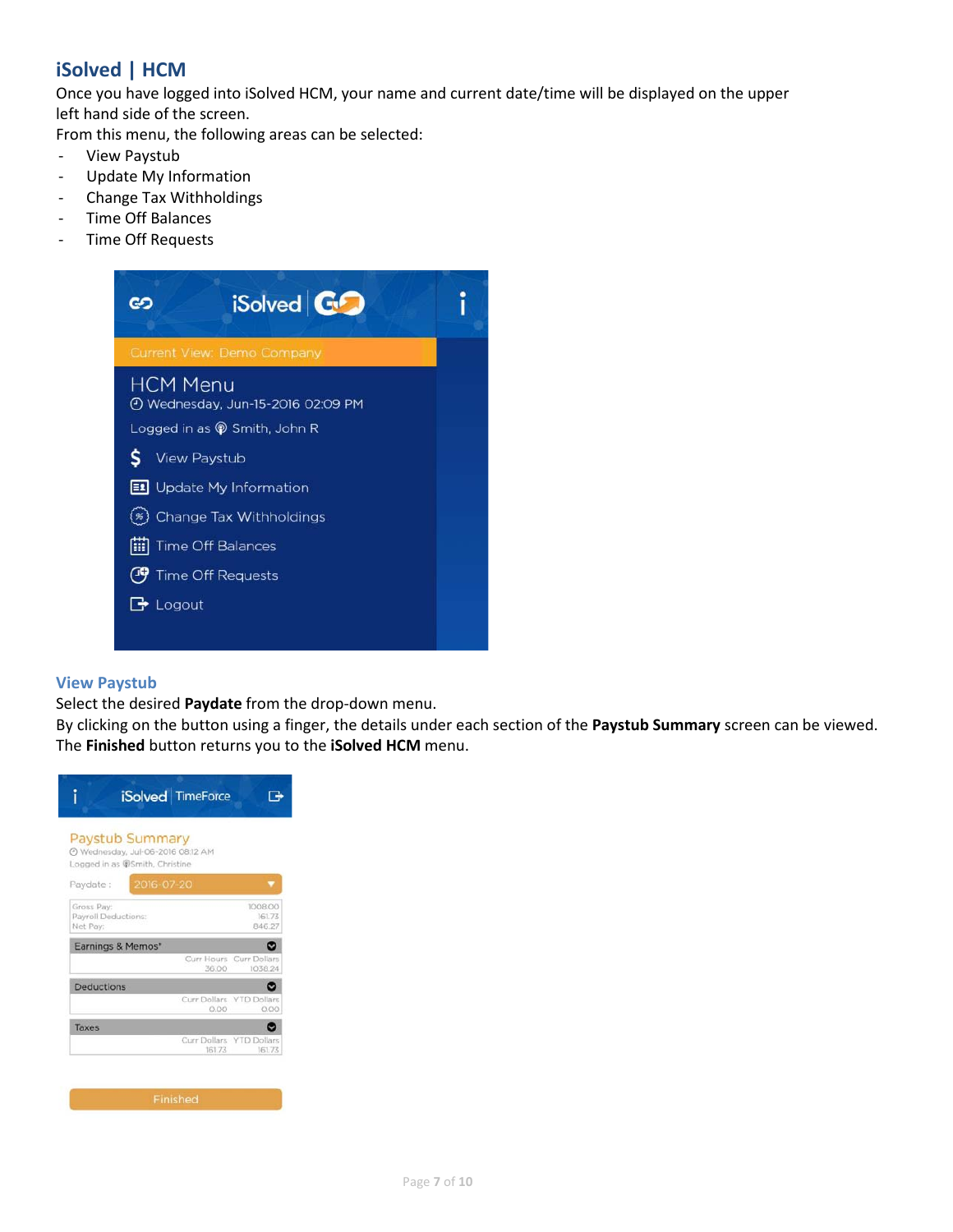#### **Update My Information**

This screen allows you to update your personal information in the iSolved system.

Make any necessary edits to the information in the **Phone Number** and **Address** sections, and click on the **Save** icon. When you specify a **Zip Code** first, the application will download a list of appropriate city/state selections from the host.

|                                                                                                  | iSolved <b>GO</b> |  |  |  |
|--------------------------------------------------------------------------------------------------|-------------------|--|--|--|
| <b>Update My Information</b><br>2 Wednesday, Jun-15-2016 02:19 PM<br>Logged in as @Smith, John R |                   |  |  |  |
| Phone Number                                                                                     |                   |  |  |  |
| Home                                                                                             |                   |  |  |  |
| Work                                                                                             |                   |  |  |  |
| Mobile                                                                                           |                   |  |  |  |
| Address                                                                                          |                   |  |  |  |
| Line1                                                                                            | 52 Eisenhower     |  |  |  |
| Line2                                                                                            |                   |  |  |  |
| Zip Code <sup>*</sup>                                                                            | 97070             |  |  |  |
| City <sup>*</sup>                                                                                | Wilsonville       |  |  |  |
| State <sup>*</sup>                                                                               | OR                |  |  |  |
| A change of address may cause a change in taxes.                                                 |                   |  |  |  |
| Save                                                                                             |                   |  |  |  |

## **Time Off Balances**

The **Time Off Balances** screen allows you to view your up-to-date accrual balance information from iSolved. The **Finished** button takes you back to the **HCM Menu**.

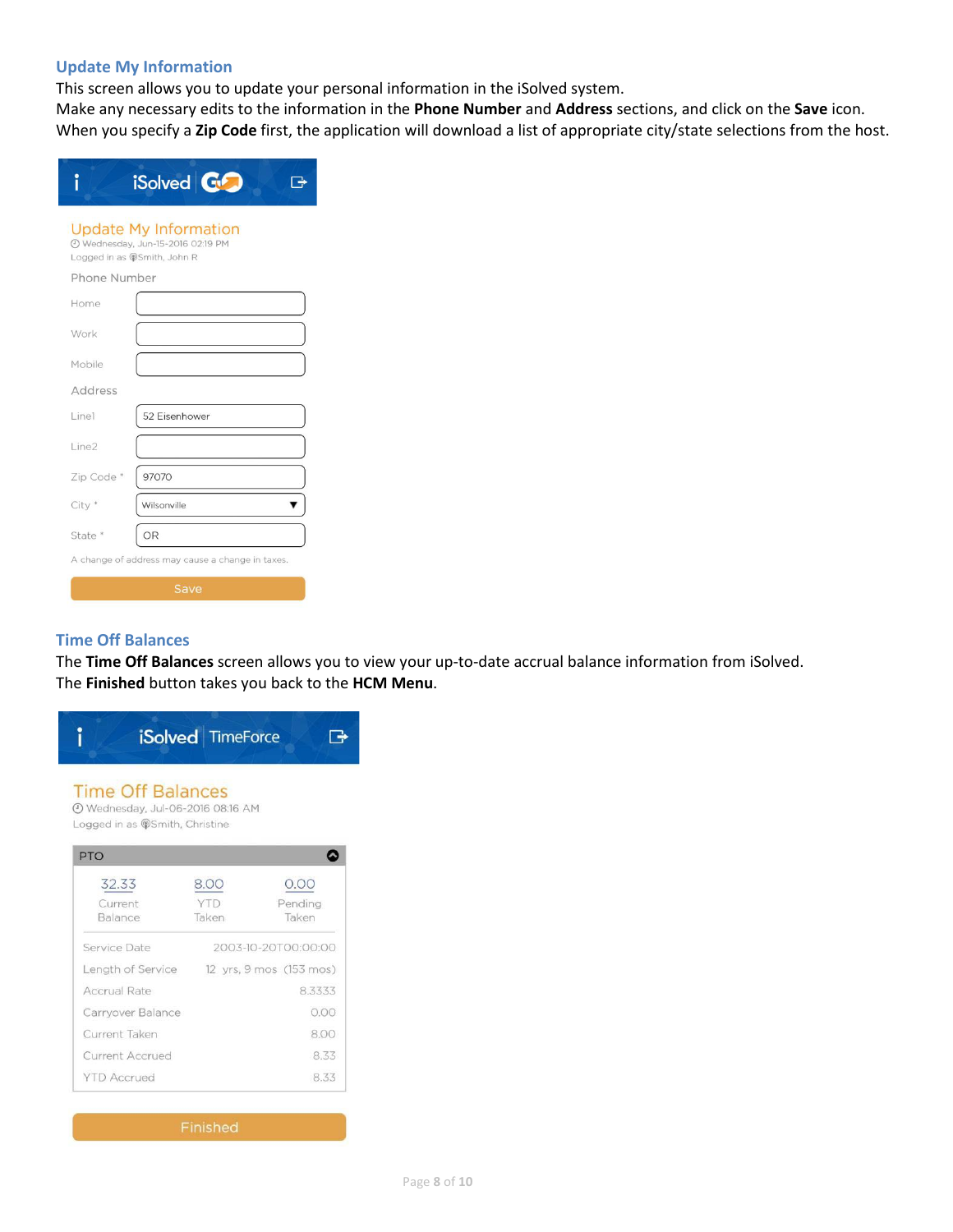#### **Time Off Requests**

To request time off, please follow the instructions below:

- 1. Select **Time Off Requests** in the **HCM Menu**.
- 2. Any time off used or requested is displayed in the calendar.
- 3. Select the accrual you wish to use for the time off request from the drop-down menu.



4. Select the **From** and **To** dates for the time off request. Dates can be selected by pressing each desired date directly from the calendar. The selected dates are highlighted.

5. Press the **Save** button at the bottom of the screen to continue.